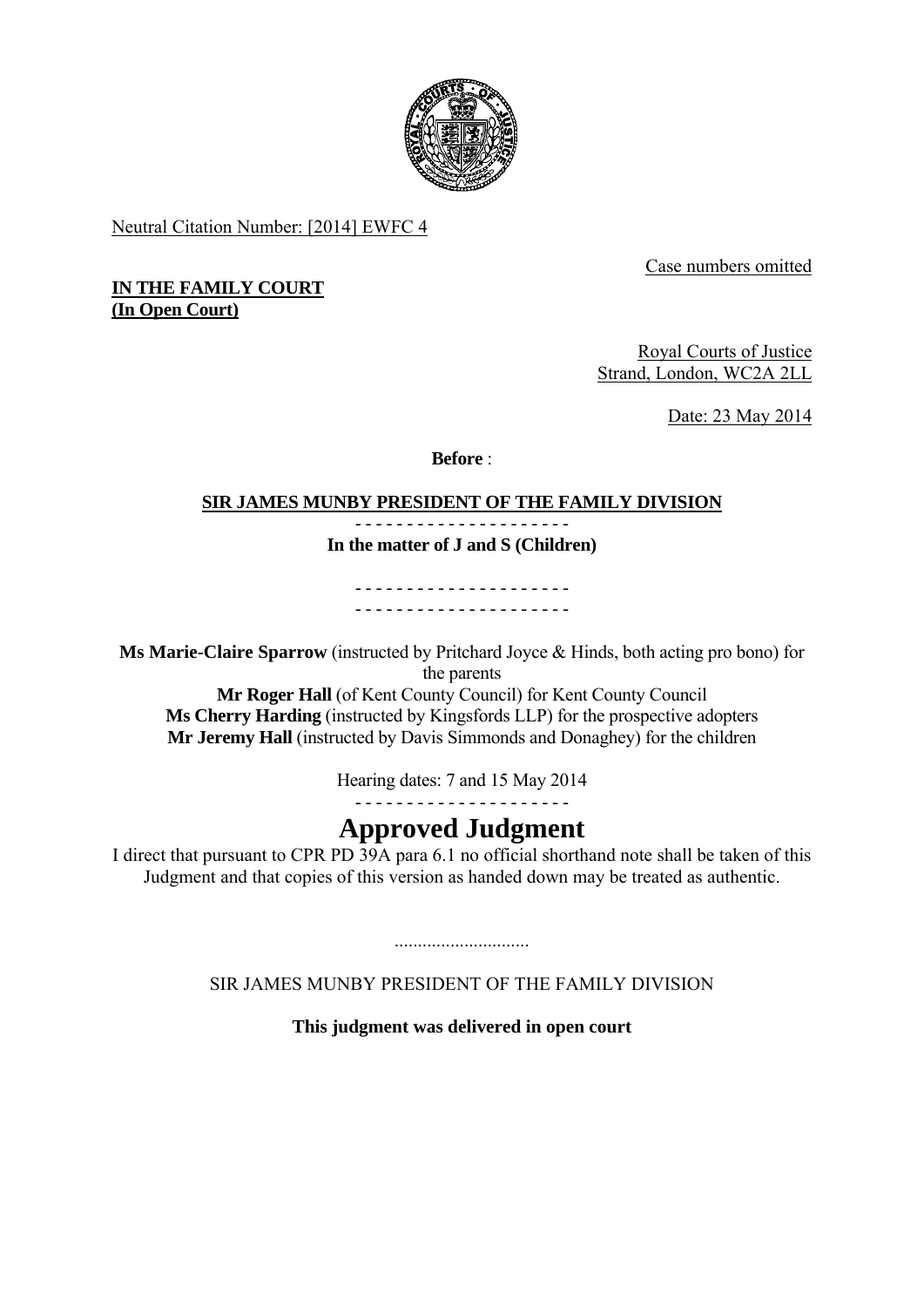# **Sir James Munby, President of the Family Division :**

- 1. I have before me applications by a father and a mother for leave pursuant to section 47(5) of the Adoption and Children Act 2002 to oppose the making of adoption orders in relation to two of their children, J and S, boys born respectively in 2010 and 2012. The parents are Roma from the Slovak Republic. They also apply for the transfer of the proceedings to the Slovak Republic in accordance with Article 15 of the Regulation commonly known as Brussels II revised (BIIR). Those applications are made on their behalf by Ms Marie-Claire Sparrow, acting pro bono. There are communications from the Central Authority of the Slovak Republic, The Center for the International Legal Protection of Children and Youth, dated 10 April 2014, 25 April 2014 and 15 May 2014, recognising the jurisdiction of this court but seeking in accordance with Article 56 of BIIR the placement of the children in what is described as foster care in a named children's home in the Slovak Republic.
- 2. All of this is resisted by the local authority, Kent County Council, represented by Mr Roger Hall, by the prospective adopters, represented by Ms Cherry Harding, and by the children's guardian, represented by Mr Jeremy Hall.

# The background

- 3. This is a very sad case. The background is set out in a judgment given by Theis J on 3 May 2013: *Kent County Council v IS and Others* [2013] EWHC 2308 (Fam), [2014] 1 FLR 787. In that judgment Theis J explained why, in relation to the two children with whom I am now concerned, she had decided to make care and placement orders. That judgment, which is available freely to all on the BAILII website, requires neither summary nor quotation, save in relation to two matters.
- 4. The first goes to a point understandably relied on by those who resist the parents' application: Theis J's findings in relation to the parents' non-acceptance of other peoples concerns and their inability to change. Theis J's judgment requires to be read as a whole, and the passages I select need to be read in context, but for present purposes what is important are her findings (para 58) that:

"The parents have made it clear they do not accept the concerns about their parenting in the past and, in effect, can see no basis to change how they parented the children in the past. Without any insight there is no prospect for any change"

and that:

"if the children returned to the care of their parents there would be no change in the parenting or care they received prior to being placed with foster carers. The parents can see no basis to change as, in their view, all the evidence has been made up.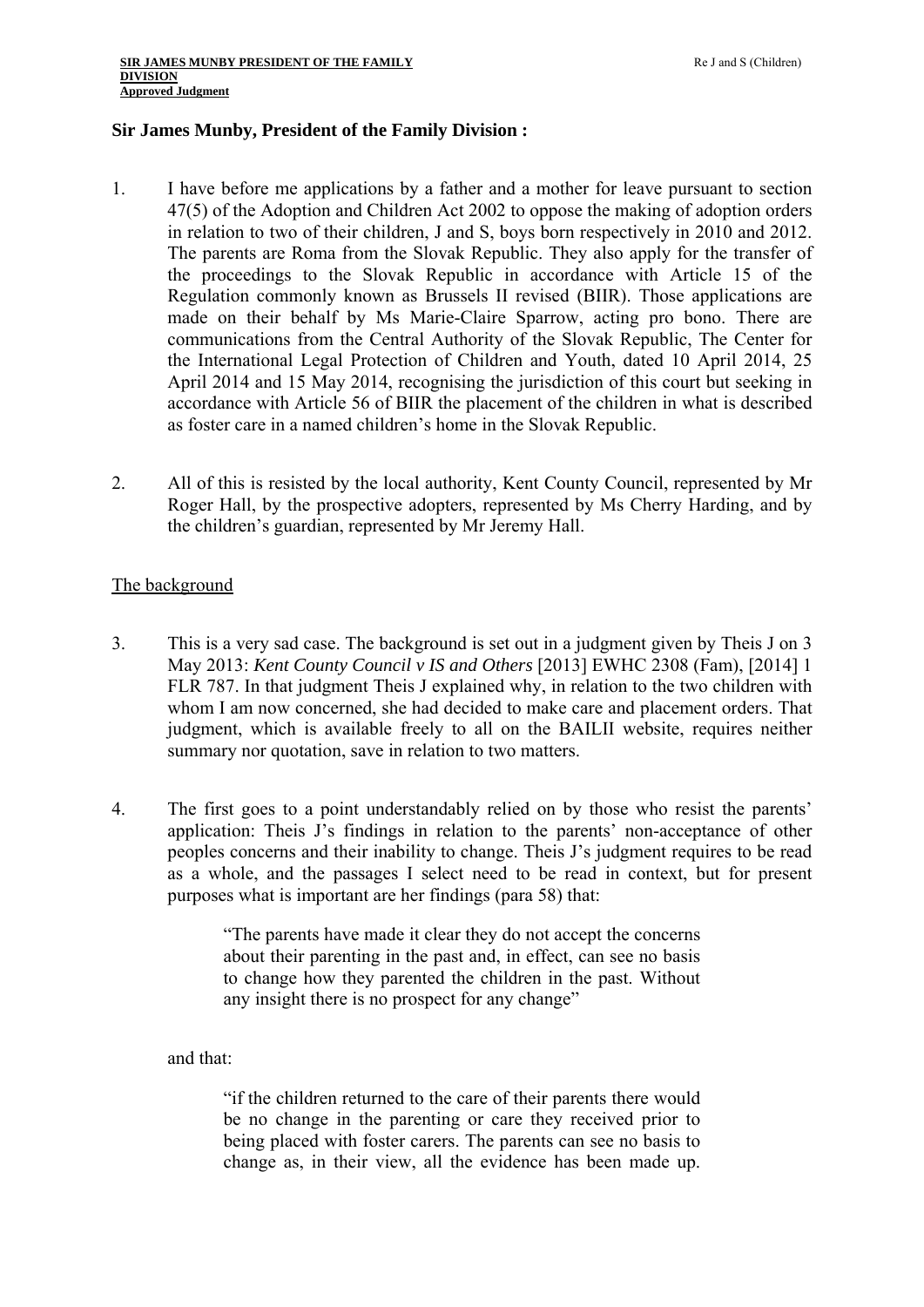They will, in my judgment, not accept any social work intervention or support that questions their parenting."

5. The other goes to matters equally understandably relied on by Ms Sparrow: Theis J's views about what would be an appropriate adoptive placement. In considering whether the case for placement orders was made out, Theis J recorded (para 58) that "The parents rightly emphasise the Roma origins of the children and their Catholic faith." In considering the children's welfare, she drew attention (para 63) to the fact that:

> "Both children are of Roma Slovakian origin and any placement will need to be sensitive to their needs and identity … Both children are of Roma Slovakian origin and their parents are practising Catholics."

### She added:

"There can be no doubt the parents wish to care for J and S and each strongly object to the plans to place the children for adoption, in particular because of the impact such an order would have on their Roma identity. But the children's welfare needs for long-term security and stability outweigh this consideration."

#### Subsequent events

- 6. Both parents sought permission to appeal against the orders Theis J had made in relation to J and S. Their applications were heard by Ryder LJ on 23 July 2013. He refused the applications as being "totally without merit".
- 7. Both the mother (Application no 75642/13) and the father (Application no 77050/13) applied to the European Court of Human Rights at Strasbourg. Both requested the European Court of Human Rights to make interim measures under Rule 39. The mother's application under Rule 39 was refused by letter dated 4 December 2013. The father's application under Rule 39 was refused by letter dated 10 December 2013 and again, following a request for reconsideration, by letter dated 11 December 2013.
- 8. In February 2014 the prospective adopters applied to the Canterbury County Court for adoption orders in relation to J and S. The parents were given notice of the directions hearing fixed for 11 April 2014. It came on before His Honour Judge Murdoch QC. In the meantime, the father had made a further request to the European Court of Human Rights for reconsideration of his application under Rule 39. It was again refused, by letter dated 28 March 2014. Judge Murdoch transferred the adoption applications to the High Court and directed that they be listed before me on 7 May 2014 "for determination of the application for leave to oppose the making of adoption orders … or further directions." He directed the local authority to serve copies of his orders on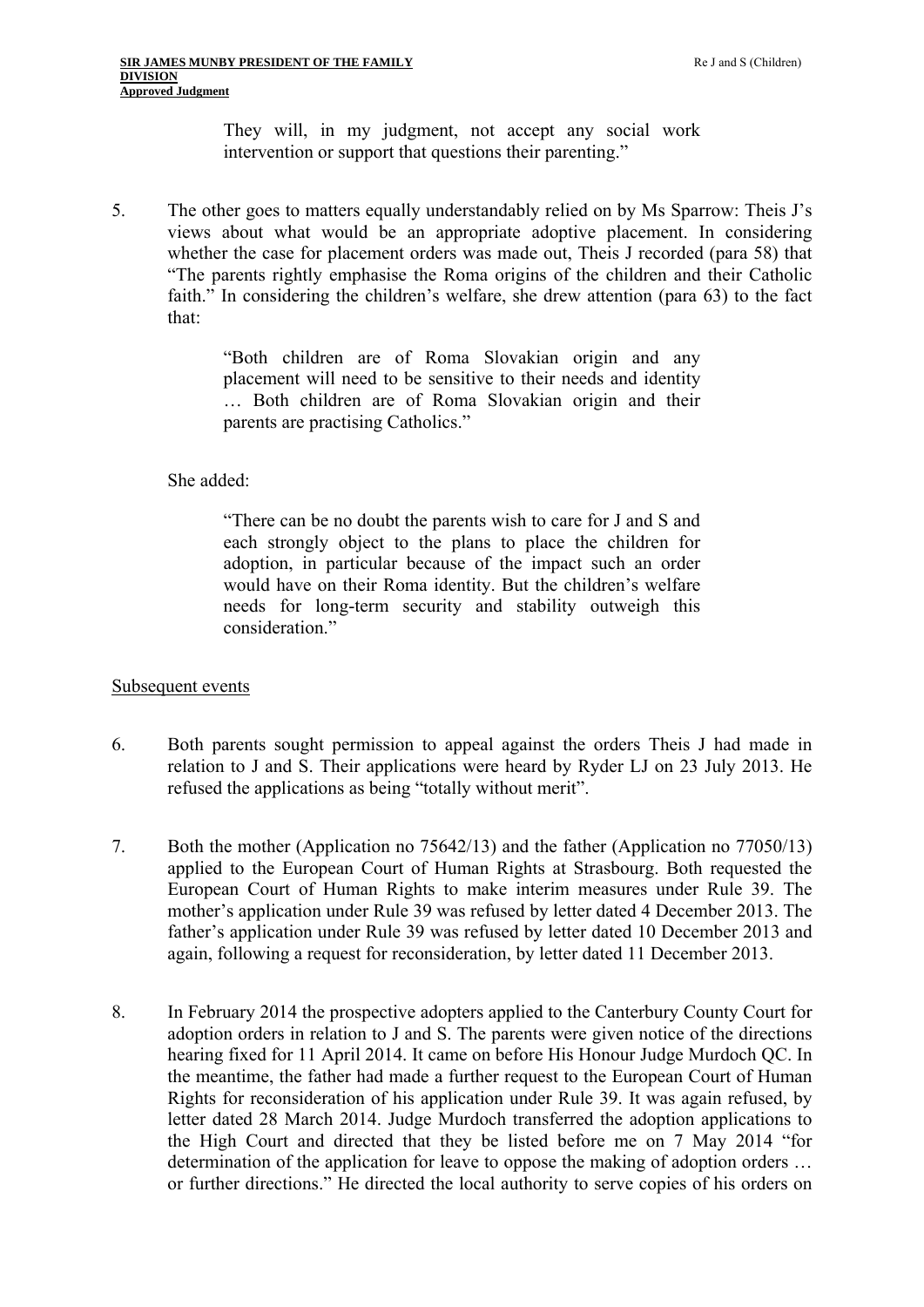#### **SIR JAMES MUNBY PRESIDENT OF THE FAMILY Reading the State of the Security of the Security of the Security of the Security of the Security of the Security of the Security of the Security of the Security of the Security o DIVISION Approved Judgment**

the Central Authority of the Slovak Republic and gave the Central Authority liberty to attend the hearing on 7 May 2014. He directed that "HMCTS do provide 2 Slovak interpreters for the hearing on 7 May 2014."

# The hearing on 7 May 2014

- in similar circumstances was not provided with an interpreter. 9. The hearing before me on 7 May 2014 was unable to proceed. Despite the order made by Judge Murdoch, and although HMCTS had, as was subsequently conceded by it, gone through the appropriate procedures with Capita Translation and Interpreting Limited (Capita) to book two interpreters, no interpreter was present at court. I had no choice but to adjourn the hearing. How could I do otherwise? It would have been unjust, indeed inhumane, to continue with the final hearing of applications as significant as those before me – this, after all, was their final opportunity to prevent the adoption of their children  $-$  if the parents were unable to understand what was being said. Anyone tempted to suggest that an adjournment was not necessary might care to consider what our reaction would be if an English parent before a foreign court
- 10. I accordingly adjourned the hearing until 15 May 2014. I directed that HMCTS was to provide two interpreters for that hearing. I directed that Capita's Relationship Director, Sonia Facchini, file a written statement (with statement of truth) explaining the circumstances in which and the reasons why no interpreters had been provided by Capita for the hearing on 7 May 2014. I gave Capita permission to apply to vary or discharge this order. It chose not to. I reserved the costs of the hearing on 7 May 2014 to the hearing on 15 May 2014 "for consideration of, inter alia, whether Capita should pay such costs."

# **Capita**

11. Ms Facchini's statement is dated 14 May 2014. I need not go into the full details. That is a matter for a future occasion. For immediate purposes there are three points demanding notice. The first is that, according to Ms Facchini, the contractual arrangements between Capita and the interpreters it provides do not give Capita the ability to require that any particular interpreter accepts any particular assignment, or even to honour any engagement which the interpreter has accepted. The consequence, apparently, was that in this case the two interpreters who had accepted the assignment (one on 14 and the other on 17 April 2014) later cancelled (on 5 and 1 May 2014 respectively). The second is that it is only at 2pm on the day before the hearing that Capita notifies the court that there is no interpreter assigned. The third is the revelation that on 7 May 2014 Capita had only 29 suitably qualified Slovak language interpreters on its books (only 13 within a 100 miles radius of the Royal Courts of Justice) whereas it was requested to provide 39 such interpreters for court hearings that day. This is on any view a concerning state of affairs. If the consequence is that a hearing such as that before me on 7 May 2014 has to be abandoned then that is an unacceptable state of affairs. It might be thought that something needs to be done.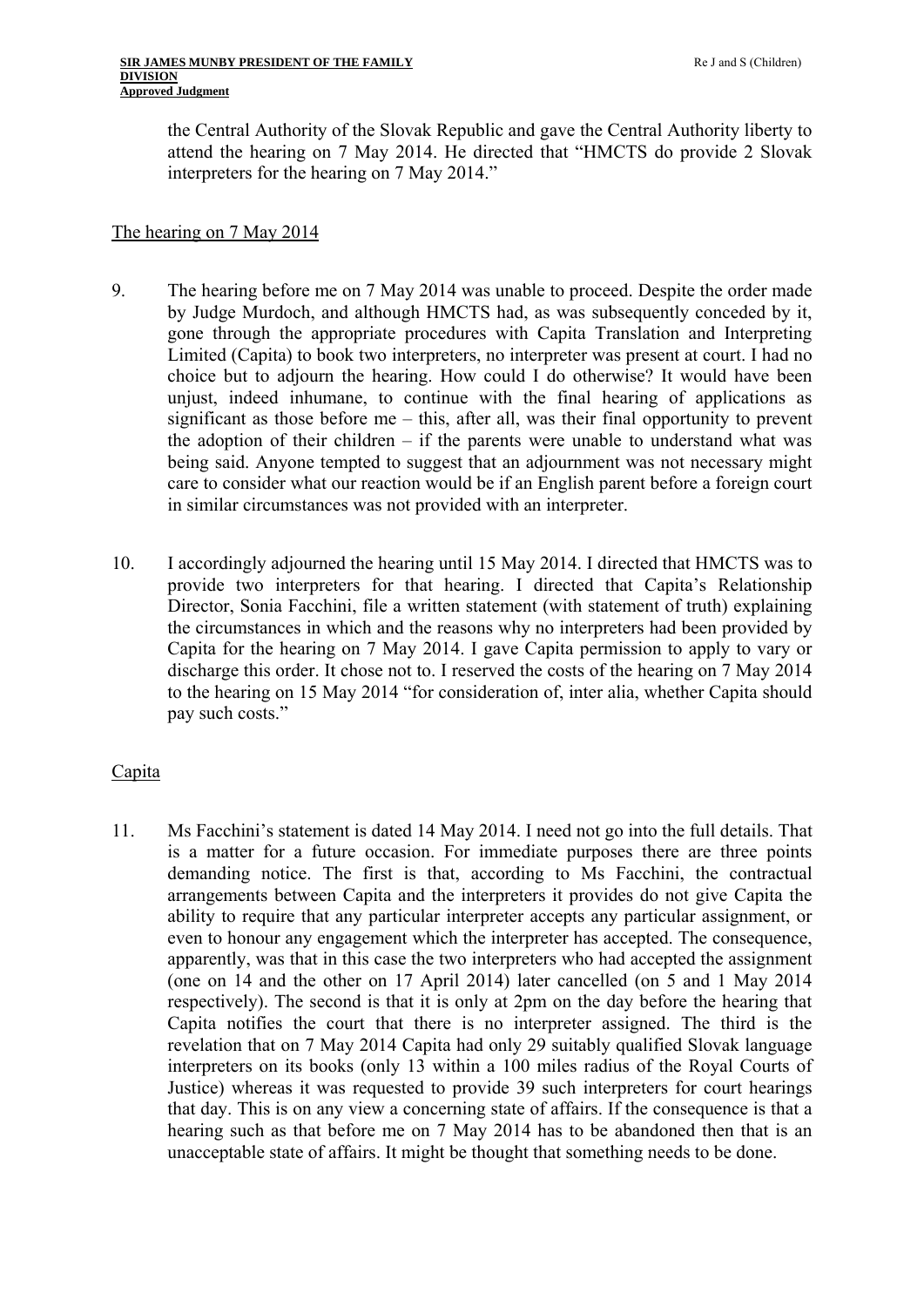12. Whether the underlying causes are to be found in the nature of the contract between the Ministry of Justice and HMCTS or whoever and Capita, or in the nature of the contract between Capita and the interpreters it retains, or in the sums paid respectively to Capita and its interpreters, or in an inadequate supply of interpreters (unlikely one might have thought in a language such as Slovak), I do not know. We need to find out.

# The hearing on 15 May 2014

13. On 12 May 2015 I received a request from Mr Igor Pokojný, Counsellor-Minister and Head of the Consular Section of the Embassy of the Slovak Republic, that he be "invited to monitor the hearing … on 15 May 2014." I had no hesitation in acceding to this request. I repeat and emphasise in this context what I said in *Re E* [2014] EWHC 6 (Fam), para 47:

> "it is highly desirable, and from now on good practice will require, that in any care or other public law case … the court … should normally accede to any request, whether from the foreign national or from the consular authorities of the relevant foreign state, for … permission for an accredited consular official to be present at the hearing as an observer in a nonparticipatory capacity".

- 14. On the morning of the hearing on 15 May 2014 I received emails and a letter dated 13 May 2014 from Ms Lucie Boddington, Vice Chairman of Deti patria rodičom, a nonprofit organisation based in Bratislava which as I understand it assists Slovakian parents involved in English care proceedings, making representations on behalf of the parents and asking that Ms Boddington be permitted to be present in court. None of the parties raised any objection to Ms Boddington being present, so I permitted her to attend the hearing, making clear that the proceedings were in private and that she was not at liberty to disclose to anyone what had gone on in court.
- 15. I make clear that my permission to Ms Boddington to attend this particular hearing is not to be treated as any general precedent for the future, whether in relation to Deti patria rodičom or any other organisation. The parents, after all, were represented before me, had the use of interpreters and had the benefit of the presence in court of a senior consular official from their Embassy.
- 16. The parents' case was set out in their statement dated 25 April 2014 and in position statements and skeleton arguments from Ms Sparrow dated 2 May 2014 and 13 May 2014, supplemented by Ms Sparrow's oral submissions. I had various case summaries, position statements and skeleton arguments from Mr Roger Hall, Ms Harding and Mr Jeremy Hall, each of whom also addressed me orally. Capita was neither present nor represented.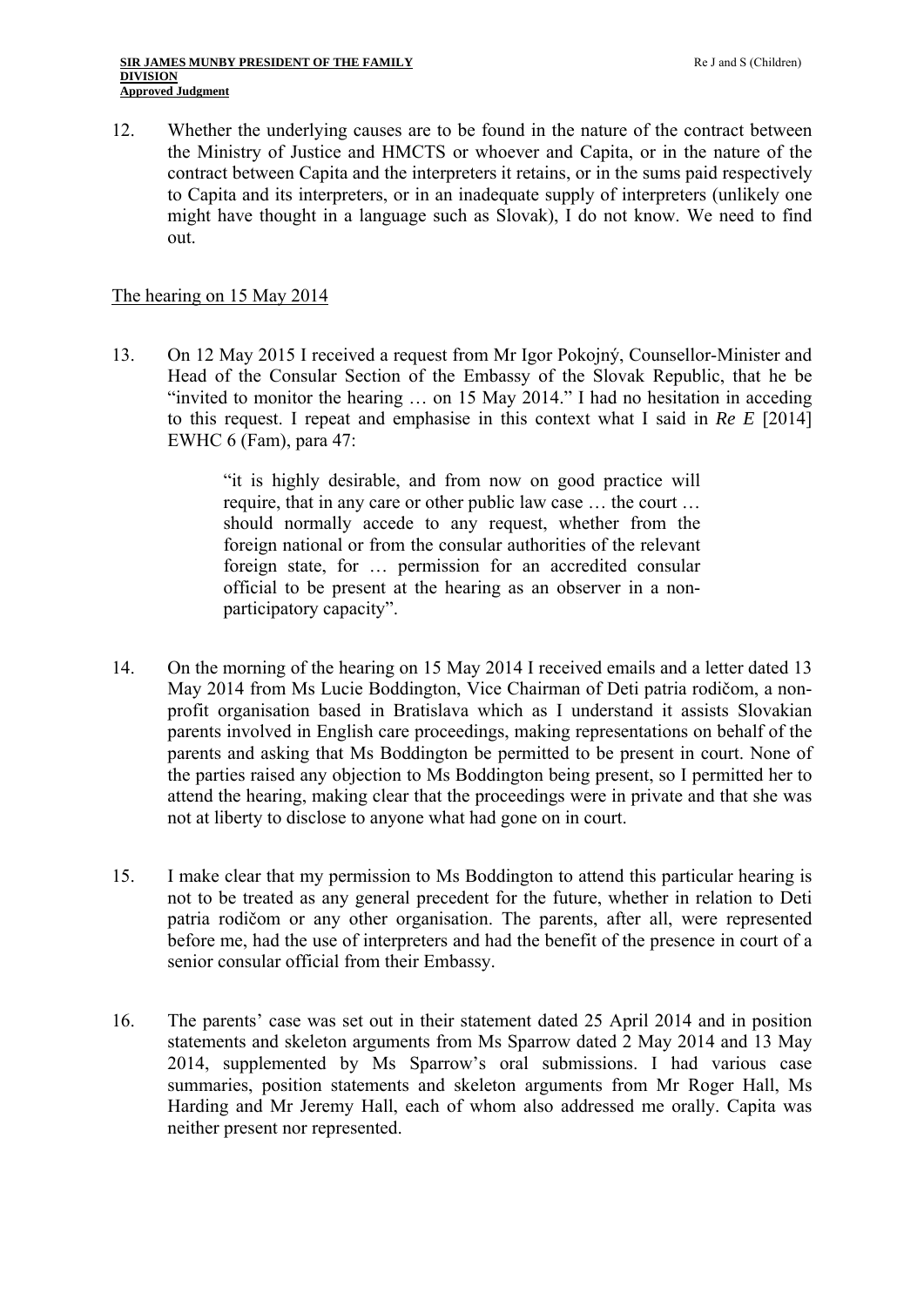- 17. Both Mr Roger Hall, on behalf of the local authority, and Mr Jeremy Hall, on behalf of the children, indicated that they sought orders that Capita pay them their costs of the abortive hearing on 7 May 2014. Plainly I could not deal with those applications without giving Capita a proper opportunity to consider the case being made against them. I accordingly adjourned these applications.
- 18. At the end of the hearing I announced that I was dismissing both the parents' application under Article 15 and their application under section 47(5). I now hand down judgment explaining why.
- 19. As I have mentioned, Judge Murdoch transferred the proceedings to the High Court. In accordance with articles 2 and 3(1) of The Crime and Courts Act 2013 (Family Court: Transitional and Saving Provision) Order 2014, SI 2014 No. 956, the proceedings have continued on and after 22 April 2014 in the Family Court as if they had been issued in that court. It is accordingly in the Family Court that I sat on 7 and 15 May 2014 and that I now sit to give judgment.

# The application under Article 15

20. The issue of a possible transfer under Article 15 had been canvassed before Theis J. A position statement and skeleton argument prepared for that hearing by Ms Sparrow on behalf of the mother set out her case that the proceedings should be transferred to Slovakia in accordance with Article 15. The father, separately represented before Theis J, took the same stance at the outset. The local authority and the guardian demurred. Theis J described in her judgment (paras 28-29) what happened:

> "[28] At the start of this hearing the parents confirmed that as their primary case was for the children to be rehabilitated to their care in this jurisdiction they did not pursue a transfer of the proceedings pursuant to Art 15. Their secondary position was that in the event that the court did not return the children to their care they sought placement of the children in the children's home in Slovakia pursuant to Art 56.

> [29] They agreed that in the event that the court decided not to return the children to the care of their parents the focus then was on Art  $56$  "

- 21. I understand Ms Sparrow as suggesting that this was not so. As to that I say only this. If there was some ground of complaint about this part of Theis J's judgment, it was incumbent on the parents to raise it in their application to the Court of Appeal. If they did not, they cannot complain now; if they did, it has been dealt with by Ryder LJ.
- 22. There are, in my judgment, three short and conclusive arguments against any application at this stage under Article 15: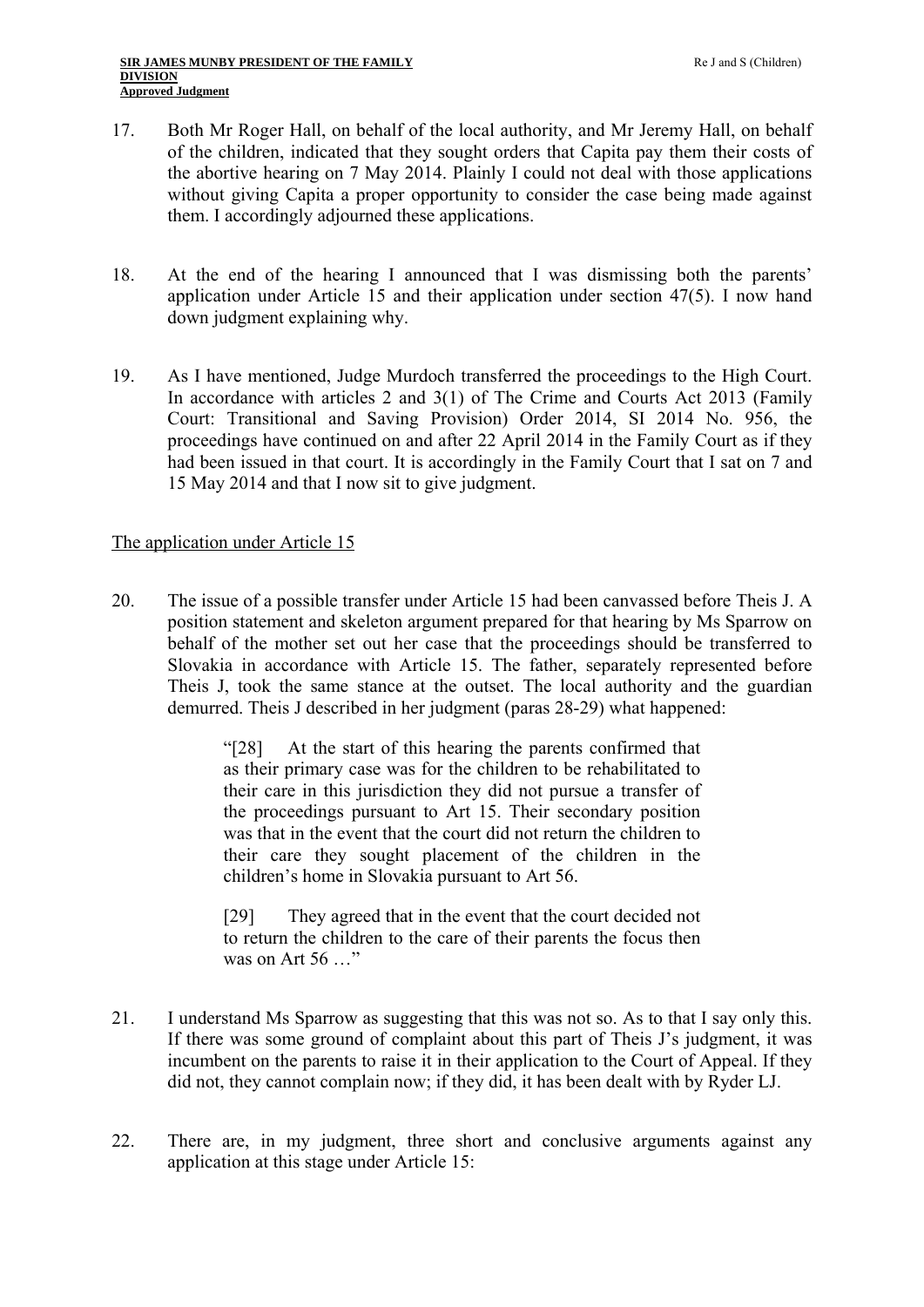- i) It is not open to the parents to renew an application which has already been determined against them.
- ii) It is in any event far too late in the day to be contemplating a transfer under Article 15: see *Nottingham City Council v LM and Others* [2014] EWCA Civ 152, paras 32, 58.
- iii) In fact the proceedings have now progressed beyond the point at which BIIR applies. Article  $1(3)(b)$  provides that BIIR "shall not apply to... decisions on adoption, measures preparatory to adoption, or the annulment or revocation of adoption".
- 23. Accordingly, the parents' application under Article 15 is dismissed.

# Article 56

- 24. The question of whether Article 56 should be invoked in this case was considered in some detail by Theis J: *Kent County Council v IS and Others* [2013] EWHC 2308 (Fam), [2014] 1 FLR 787, paras 24-29, 61. She decided that the children should not be placed in Slovakia. The parents have not renewed that argument before me, but it has been canvassed before me as being the desirable outcome for J and S both by the Central Authority of the Slovak Republic and by Deti patria rodičom.
- 25. There are two reasons why in my judgment this is simply not appropriate:
	- i) First, there is no new material which even begins to suggest that Theis J's decision on the point, not disturbed by the Court of Appeal, should be reconsidered.
	- ii) Second, and for the same reason as in relation to Article 15, the proceedings have now progressed beyond the point at which Article 56 applies.
- 26. Accordingly, I decline to make any order under Article 56.

# Section 47(5)

27. These matters out of the way, I come to the central focus of the parents' case, that they should be given leave to oppose the making of the adoption orders which are being sought.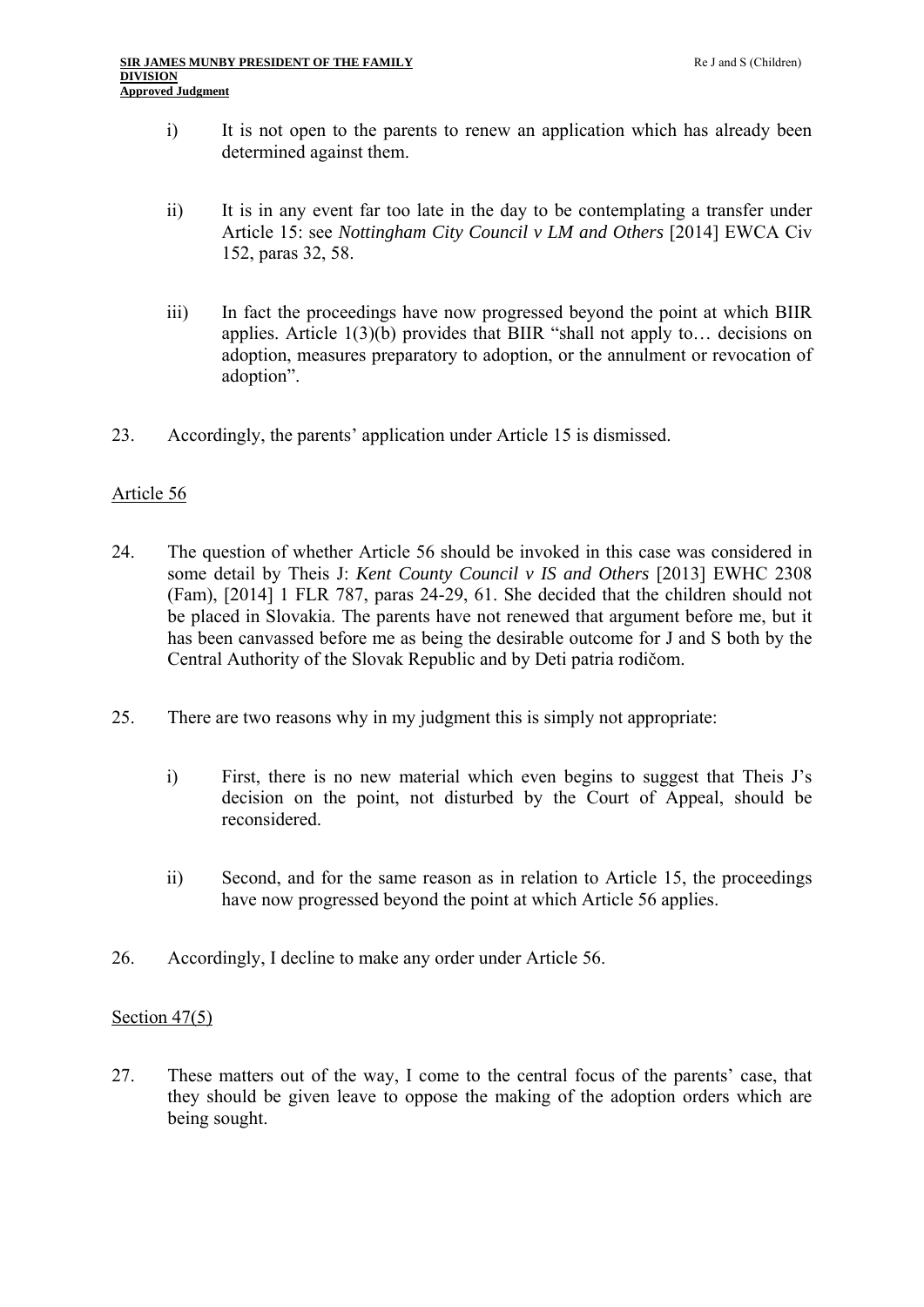- 28. The applicable principles are not in doubt: see *Re P (Adoption: Leave Provisions)*  [2007] EWCA Civ 616, [2007] 2 FLR 1069, *In re B-S (Children) (Adoption Order: Leave to Oppose)* [2013] EWCA Civ 1146, [2014] 1 WLR 563, and *Re W, Re H*  [2013] EWCA Civ 1177.
- 29. The court has to ask itself two questions: Has there been a change in circumstances since the placement order was made? If so, should leave to oppose be given? The necessary change in circumstances since the placement order was made does not have to be "significant"; the question is whether it is "of a nature and degree sufficient, on the facts of the particular case, to open the door to the exercise of the judicial discretion to permit the parents to defend the adoption proceedings": *Re P*, para 30. At the second stage the court must have regard to the parent's ultimate prospects of success if leave to oppose is given. The parents' prospects must be more than just fanciful, they must be solid: *Re B-S*, paras 59, 74, *Re W, Re H* paras 20-22.
- 30. In my judgment the parents here fall at the first obstacle. Even if they could surmount that they would in my judgment fail at the second. I take the two points in turn.
- 31. In the present case Ms Sparrow relies upon three matters as constituting a change in circumstances.
- 32. The first is the pending applications before the European Court of Human Rights. As I have already noted, the parents' applications for Article 39 measures have been rejected on three occasions. The present position is that the substantive applications remain pending before the European Court of Human Rights and, as letters from the Court state, will be considered "as soon as possible" though due to the Court's heavy workload "it is not possible to indicate when this will be." I say nothing as to what the position might be in a case where the Court has made interim measures under Rule 39. This is not that case. I fail to see how the mere fact that there is an application pending before the European Court of Human Rights can possibly amount to a "change in circumstances" for the purpose of section 47(5). I agree with what Moor J said in *The Prospective Adopters v IA and Another* [2014] EWHC 331 (Fam), para 39:

"The third alleged change of circumstances is the application to the ECHR. I cannot see how this can be a change of circumstances, particularly where the ECHR has not accepted the case."

33. The second alleged change in circumstances arises out of the fact that J and S have been placed with prospective adopters who are a same sex couple. The parents put the point very simply and very eloquently in their witness statement:

> "Our family is a Slovak Roma family and we are practising Catholics and a homosexual couple as potential adopters is very different from what Mrs Justice Theis had in mind in her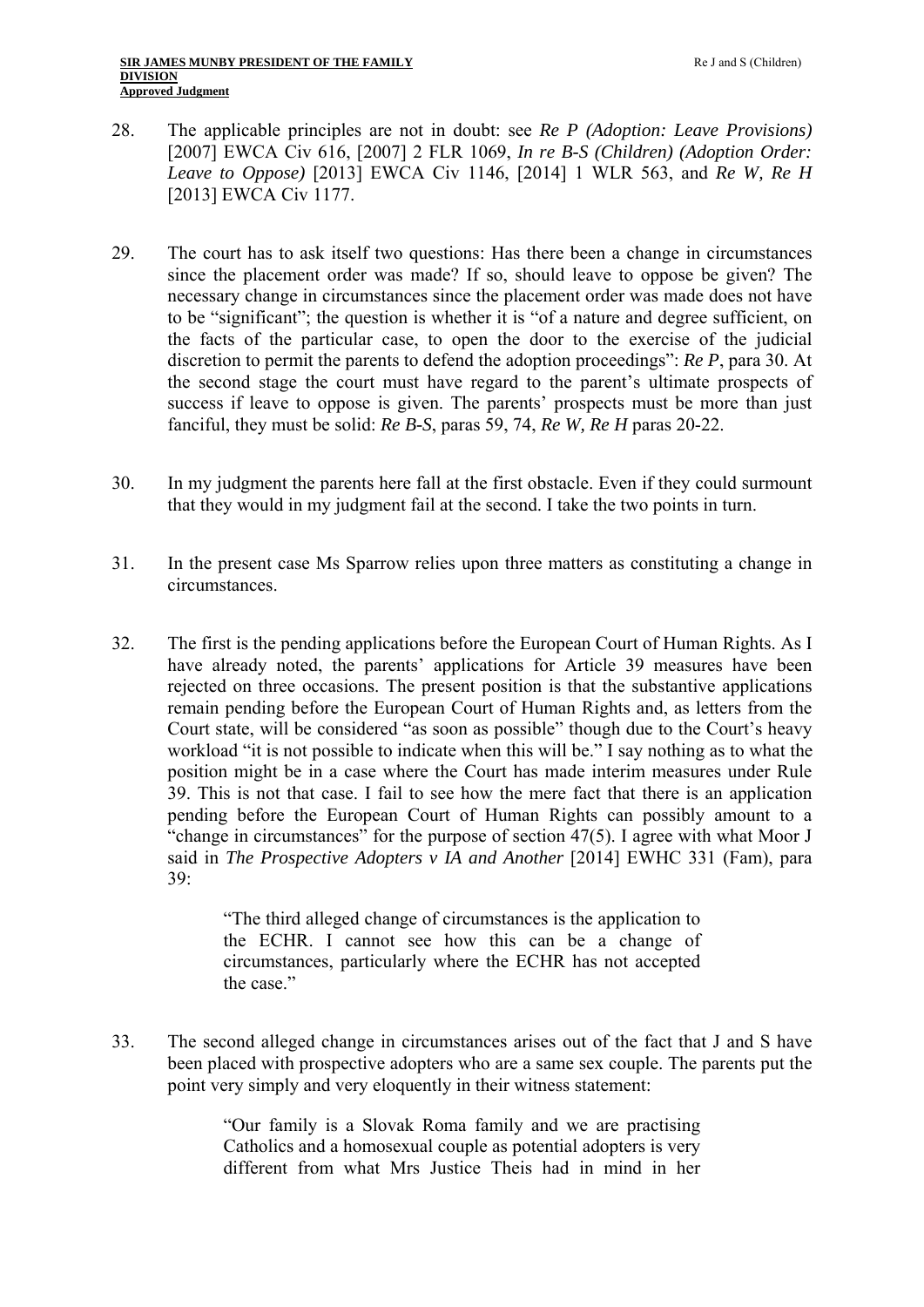judgment as this will not promote the children's Roma heritage or their Catholic faith … Whilst we have no doubt that the prospective adopters have been properly assessed by the Local Authority, they are a homosexual couple and as such their lifestyle goes against our Roma culture and lifestyle

The children will not be able to be brought up in the Catholic faith because of the conflicts between Catholicism and homosexuality. They would not be able to maintain their Catholic faith if they are adopted by this couple and even if it was promised that they would attend church the children would at some stage be taught or learn of the attitude of the church to same sex couples. This would undoubtedly be upsetting to them and cause them to be in conflict between their religion and home life.

Slovakia still does not recognise same sex couples and so their Slovak roots and values will not be maintained. In 2013 the Catholic Bishops in Slovakia condemned same sex marriage."

They go on to say:

"If, as expected, our children will try to find us and their siblings and roots, then they will discover the huge differences between our culture and the couple with whom they have been brought up. This is likely to cause them great upset and to suffer a conflict within themselves such as to set them against their adoptive parents. This would therefore cause the children great psychological harm as homosexuality is not recognised in the world wide Roma community. Having Roma children live with homosexuals or being adopted by them would be found to be humiliating … Ethnic, cultural and religious identity is an important part of identity and this aspect of a child's needs in an adoptive placement should be considered very carefully. We do not accept that this has been properly considered by Kent County Council."

They add:

"By proceeding with the adoption process and supporting adoption by a homosexual couple the Local Authority are continuing to act in such a way that will change our children who are of Slovak Roma heritage into white middle class English children which is contrary to the human rights of us and of the children. This is social engineering and is a conscious and deliberate effort by Kent County Council to transform our children from Slovak Roma children to English middle class children."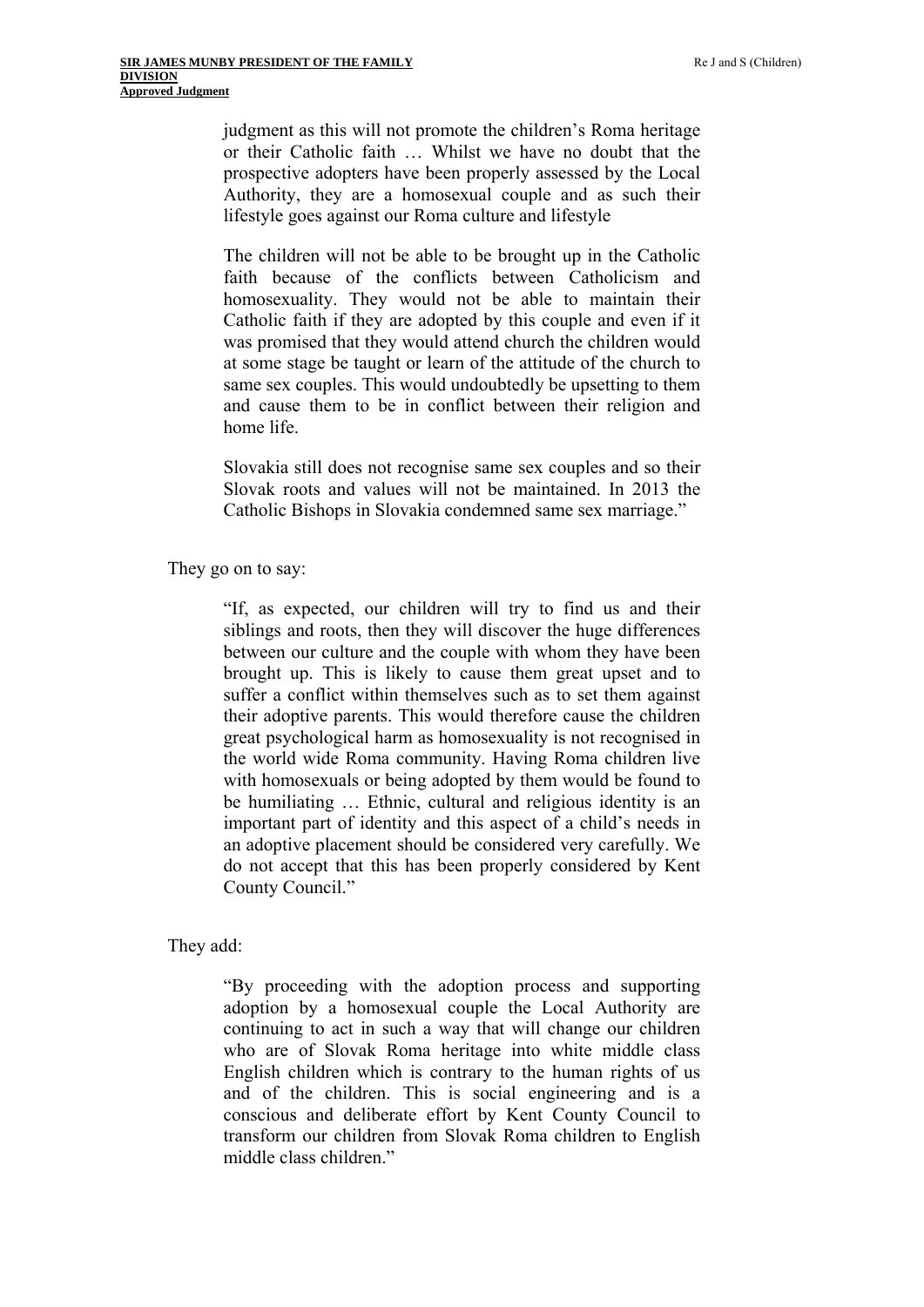- 34. Put very shortly, what Ms Sparrow says is that J and S have been put in a placement of a kind that was not contemplated by Theis J and which is wholly unsuitable having regard to the children's Slovak Roma origins and Catholic roots.
- 35. I do not see how this can be described as a change in circumstances. There is nothing in all the material I have seen to suggest that the children's placement with the prospective adopters was inappropriate or wrong, let alone irrational or unlawful, having regard to the principles that the local authority had to apply. Everything I have seen indicates that the process was conscientiously and properly undertaken having regard, as the paramount consideration, and as section 1(2) of the 2002 Act requires, to the children's welfare throughout their lives. Nor, despite Ms Sparrow's characterisation, has it been demonstrated that the placement was of a kind not contemplated by Theis J. On the contrary, Theis J expressly held, as we have seen, that the children's welfare needs "outweigh" the impact that adoption would have on their Roma identity.
- 36. Of course, any judge should have a decent respect to the opinions of those who come here from a foreign land, particularly if they have come from another country within the European Union. As I said in *Re K; A Local Authority v N and Others* [2005] EWHC 2956 (Fam), [2007] 1 FLR 399, para 26, "the court must always be sensitive to the cultural, social and religious circumstances of the particular child and family." But the fact is, the law is, that, at the end of the day, I have to judge matters according to the law of England and by reference to the standards of reasonable men and women in contemporary English society. The parents' views, whether religious, cultural, secular or social, are entitled to respect but cannot be determinative. They have made their life in this country and cannot impose their own views either on the local authority or on the court. Thus far I agree with the local authority. I have to say, however, that it was, in my view, unfortunate that the local authority should have referred at one stage in the proceedings to the parents' views on homosexuality in such a way as to suggest that they are bigoted. The label is unnecessary and hurtful.
- 37. The third alleged change in circumstances (not canvassed either in the parents' statement or in Ms Sparrow's written submissions) relates to what are said to be improvements in the parents' domestic and family circumstances. I am prepared to assume for the sake of argument that there have indeed been improvements of the kind Ms Sparrow refers to, but it does not, in my judgment, take the parents anywhere. The short fact is that nothing Ms Sparrow has said begins to suggest any change which bears in any way on Theis J's findings in relation to the parents' nonacceptance of other peoples concerns and their inability to change.
- 38. In my judgment, none of the matters relied upon by Ms Sparrow, whether taken separately or together, amount to a change in circumstances sufficient to take the parents beyond the first stage. They fall at the first hurdle. That being so, there is no need for me to go on to consider the second stage of the inquiry. I make clear, however, that even if the parents had been able to overcome the first hurdle, they would, in my judgment, have fallen at the second. Their ultimate prospects of success